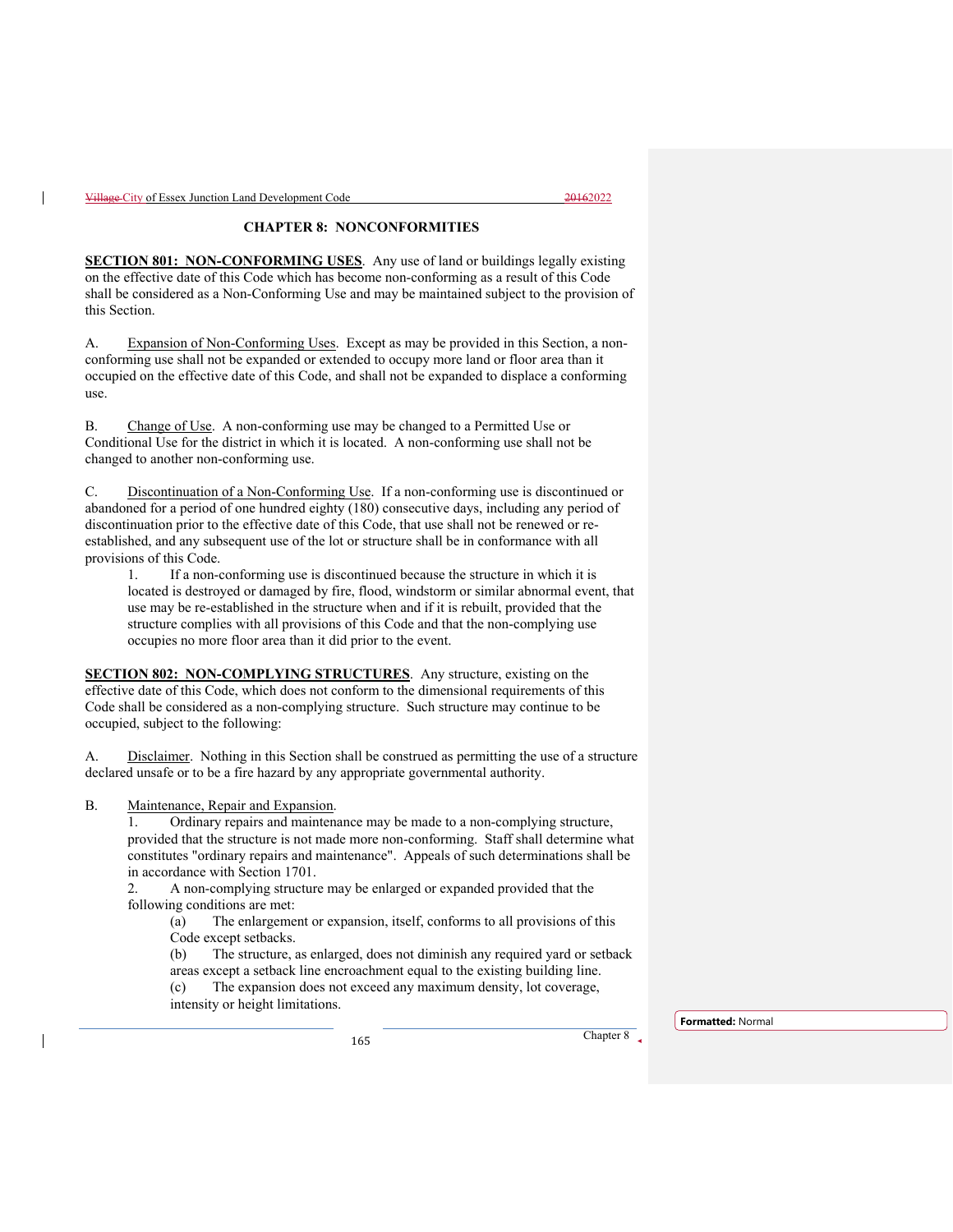## C. Reconstruction.

1. If a non-complying structure is destroyed or damaged by fire, flood, windstorm or similar abnormal event, and the cost of restoring the structure to its condition immediately prior to the event exceeds fifty (50) percent of the value of the structure immediately prior to the event, the structure may be restored or reconstructed, upon Conditional Use and Site Plan approval (when site plan approval is applicable), provided that the following conditions are met:

- (a) The structure, as restored or reconstructed shall not be more non-
- complying than the original structure prior to the event.
- (b) Except as specified in Section 801.C.1 of this Code, the uses of the
- restored or reconstructed structure shall conform to all provisions of this Code.

 2. Non-conforming structures on properties with one single family dwelling may be rebuilt as long as the new structure is not more non-conforming than the existing structure. However, if staff determines the structure could reasonably be rebuilt in conformance with the existing regulations the applicant will be required to comply with the existing regulations. Appeal of staff decisions may be made in accordance with Section 1701.

**SECTION 803: EXISTING SMALL LOTS.** Any lot that is legally subdivided, is in individual and separate and nonaffiliated ownership from surrounding properties, and is in existence on the date of enactment of this bylaw, may be developed for the purposes permitted in the district in which it is located, even though the small lot no longer conforms to minimum lot size requirements of the new bylawAny lot in individual and separate and non-affiliated ownership from surrounding properties in existence on the effective date of this Code may be developed for the purposes permitted in the District in which it is located, even though not conforming to minimum lot size requirements, if such lot is not less than one-eighth acre in a and has a minimum width or depth dimension of forty (40) feet. This provision shall not exempt development on such lots from other provisions of this Code.

## **SECTION 804: NON-CONFORMING SIGNS**

1. Subject to the remaining restrictions of this Section, non-conforming signs that were otherwise lawful on the effective date of this Code may be continued until they are required to be removed under Section 714 of this Code.

2. No person may engage in any activity that causes an increase in the extent of nonconformity of a nonconforming sign.

3. A non-conforming sign may not be moved, replaced, enlarged, redesigned or altered in any way, (except repainting), without bringing the sign into complete conformity with this Code. Illumination shall not be added to any nonconforming sign.

4. If a non-conforming sign is destroyed by fire or other natural causes, it may not thereafter be repaired, replaced or reconstructed, except in conformity with all the provisions of this Code, and the remnants of the former sign structure shall be removed. A non-conforming sign shall be considered "destroyed" if damaged to an extent that the cost of repairing the sign to its former stature, or replacing it with an equivalent sign, would exceed thirty-five (35) percent of the value of the sign prior to the destruction.

5. The message of a non-conforming sign may be changed if it does not create any new non-conformities.

## **SECTION 805: REMOVAL OF NON-CONFORMING SIGNS**

**Commented [RM1]:** I'm changing this to reflect the new statutory language in full. Also there are no vacant lots at this previous size listed.

**Formatted:** Normal

Chapter 8